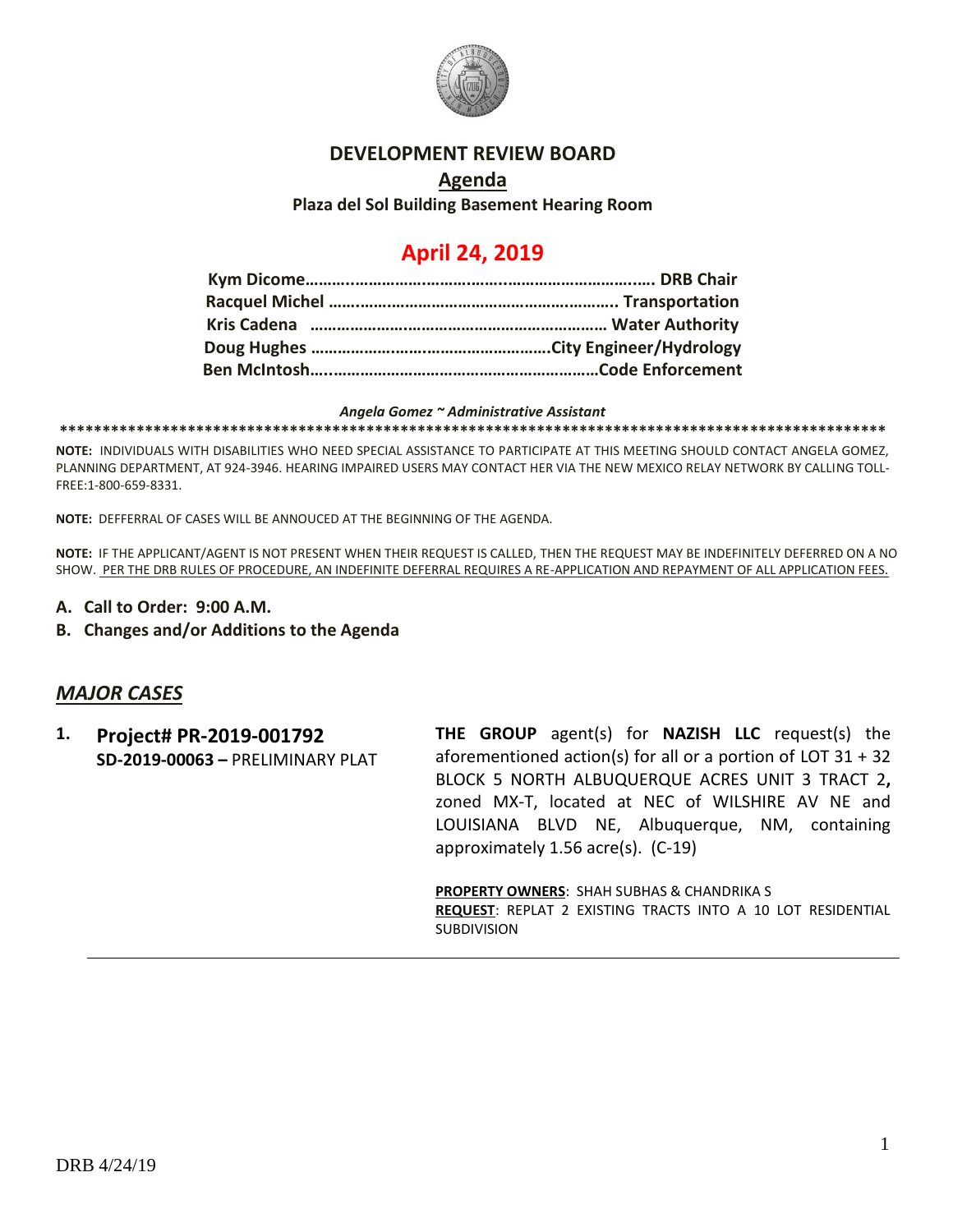| Project# PR-2018-001158<br>VA-2019-00111 - VARIANCE<br>SD-2019-00067 - VACATION OF PUBLIC<br><b>EASEMENT</b><br>VA-2019-00113 - TEMPORARY DEFERRAL<br>OF SIDEWALK<br>VA-2019-00143- SIDEWALK WAIVER<br>SD-2019-00068 - PRELIMINARY PLAT | PRICE LAND & DEVELOPMENT GROUP agent(s) for PV<br>TRAILS ALBUQUERQUE, LLC request(s) the aforementioned<br>action(s) for all or a portion of TRACT 2 BULK LAND PLAT OF<br>THE TRAILS UNIT 3A (BEING A REPLAT OF TRACTS 1 THRU 8,<br>OS-1 & OS-2 THE TRAILS UNIT 3 & TRACT 12 THE TRAILS<br>UNIT 2) (TO BE KNOWN AS CATALONIA), zoned R-1B & R-<br>1D, located at west of WOODMONT AVE NW and south of<br>PASEO DEL NORTE, containing approximately 20.2878<br>$\arccos 0$ . (C-9)<br>PROPERTY OWNERS: WOODMONT PASEO LLC                      |
|-----------------------------------------------------------------------------------------------------------------------------------------------------------------------------------------------------------------------------------------|-----------------------------------------------------------------------------------------------------------------------------------------------------------------------------------------------------------------------------------------------------------------------------------------------------------------------------------------------------------------------------------------------------------------------------------------------------------------------------------------------------------------------------------------------|
|                                                                                                                                                                                                                                         | REQUEST: DEVELOPMENT OF A 78 RESIDENTIAL LOT SUBDIVISION                                                                                                                                                                                                                                                                                                                                                                                                                                                                                      |
| Project# PR-2018-001411<br>SI-2019-00095 - SITE PLAN                                                                                                                                                                                    | <b>TIERRA WEST LLC</b> agent(s) for <b>MAVERIK INC.</b> request(s) the<br>aforementioned action(s) for all or a portion of LOT $A + B$<br>REDIVISION OF BLOCK 8 LA CUESTA SUBD (EXC POR OUT TO<br>R/W ), zoned MX-M, located at SEC of JUAN TABO BLVD NE<br>and COPPER AVE NE, containing approximately 1.41<br>$\arccos(5)$ . (K-22)                                                                                                                                                                                                         |
|                                                                                                                                                                                                                                         | PROPERTY OWNERS: M-F PARTNERSHIP + MANOLE ATHANASIOS K<br><b>REQUEST: CONVENIENT STORE WITH GAS SALES</b>                                                                                                                                                                                                                                                                                                                                                                                                                                     |
| Project# PR-2019-001964<br>(1009160)<br>SI-2019-00085 - SITE PLAN<br>SD-2019-00078 - PRELIMINARY/FINAL<br><b>PLAT</b>                                                                                                                   | TIERRA WEST LLC agent(s) for HERRERA FAMILY, LLC<br>request(s) the aforementioned action(s) for all or a portion<br>of SOUTH 233FT TRACTS 1 & 2, ROW 2, UNIT A, WEST OF<br>WESTLAND ATRISCO GRANT, zoned MX-M, located on 98 <sup>th</sup><br>STREET between VOLCANO ROAD, NW and AVALON ROAD<br>NW, containing approximately 2.25 acre(s). (K-9)[Deferred<br>from 4/17/19]                                                                                                                                                                   |
|                                                                                                                                                                                                                                         | PROPERTY OWNERS: HERRERA FAMILY LLC<br><b>REQUEST: SITE PLAN FOR A CAR WASH</b>                                                                                                                                                                                                                                                                                                                                                                                                                                                               |
| Project# PR-2019-002239<br>(1010675)<br>SI-2019-00039 - SITE PLAN - MAJOR<br><b>AMENDMENT</b>                                                                                                                                           | INGRID KOCHER agent(s) for PRESBYTERIAN HEALTHCARE<br><b>FOUNDATION</b> request(s) the aforementioned action(s) for<br>all or a portion of LOT 2A of LOTS 1 THRU 5, PASEO<br>MARKETPLACE, zoned MX-M, located at the SEC of PASEO<br>DEL NORTE and SAN PEDRO DR NE, containing<br>approximately .8083 acre(s). (D-18) [Deferred from 4/17/19]<br><b>PROPERTY OWNERS: CAMEL ROCK DEV LLC &amp; SKARSGARD GORDON &amp;</b><br><b>PATIENCE PYE</b><br><b>REQUEST: AMENDMENT TO SITE PLAN TO ADD POLE SIGN AND LARGER</b><br><b>MONUMENT SIGN</b> |
|                                                                                                                                                                                                                                         |                                                                                                                                                                                                                                                                                                                                                                                                                                                                                                                                               |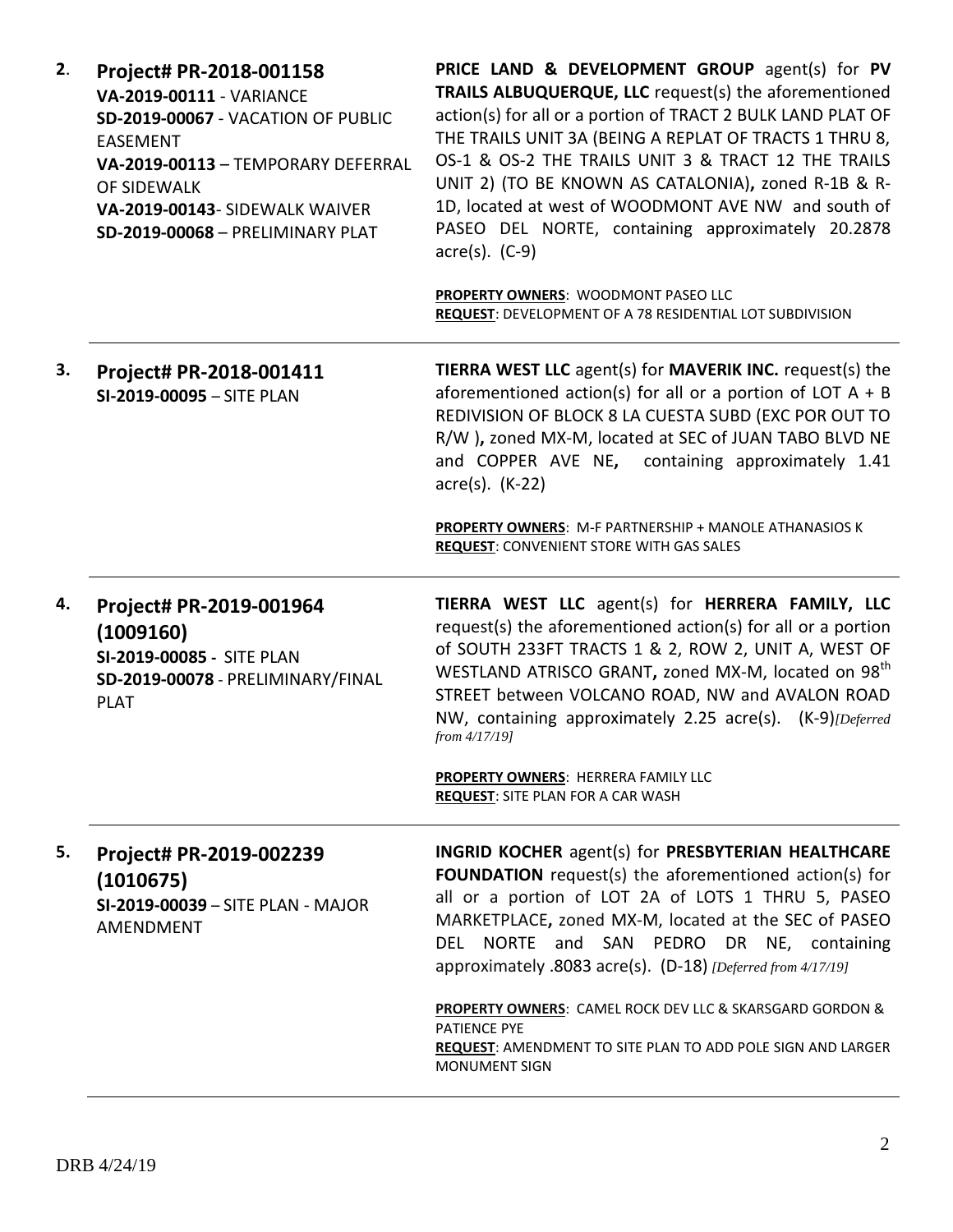| 6. | Project# PR-2019-002306<br>VA-2019-00144 - VARIANCE - IDO                                                                                                                                                                                              | <b>TOM HLADICK</b> agent(s) for <b>DAVID STEELE</b> request(s) the<br>aforementioned action(s) for all or a portion of LOT 2,<br>BLOCK 4, SUBDIVISION BROADMOOR ADDN, zoned R-1B,<br>located at 4310 MARQUETTE AV NE,<br>between<br>WASHINGTON ST NE and MORNINGSIDE DR NE, containing<br>approximately 0.1492 acre(s). (K-17) [Deferred from 4/17/19]<br>PROPERTY OWNERS: STEELE DAVID W & REBECCA<br>REQUEST: VARIANCE FOR CARPORT IN REQUIRED SETBACK                                                                          |
|----|--------------------------------------------------------------------------------------------------------------------------------------------------------------------------------------------------------------------------------------------------------|-----------------------------------------------------------------------------------------------------------------------------------------------------------------------------------------------------------------------------------------------------------------------------------------------------------------------------------------------------------------------------------------------------------------------------------------------------------------------------------------------------------------------------------|
| 7. | Project# PR-2018-001459<br>$(1000042 + PR-2018-001494)$<br>SD-2019-00057 - PRELIMINARY PLAT                                                                                                                                                            | WAYJOHN SURVEYING INC. agent(s) for ANDRE LEGER C/O<br><b>PETER GENERIS</b> request(s) the aforementioned action(s) for<br>all or a portion of LOTS A-F and LOTS 1-5, KIRKLAND<br>ADDITION UNIT 3, zoned R-ML, located on BETHEL AVE SE<br>between MULBERRY ST. SE and KIRTLAND PARK, containing<br>approximately 2.0 acre(s). (M-15) [Deferred from 4/17/19]<br><b>PROPERTY OWNERS: LEGER ANDRE</b><br>REQUEST: CONSOLIDATE 11 EXISTING LOTS INTO 2 AND INCORPORATE<br>VACATED R/W OF BETHEL AVE / INCLUDES MAJOR INFRASTRUCTURE |
| 8. | <b>Project# 1011598</b><br>18DRB-70137 - VACATION OF PUBLIC<br>RIGHT-OF-WAY<br>18DRB-70138 - SIDEWALK VARIANCE<br>18DRB-70139 - SUBDIVISION DESIGN<br>VARIANCE FROM MINIMUM DPM<br><b>STANDARDS</b><br>18DRB-70140 - PRELIMINARY/<br><b>FINAL PLAT</b> | <b>BOB KEERAN, request(s) the aforementioned action(s) for</b><br>all or a portion of $lot(s)$ 17 & 18, $Block(s)$ 4, $Tract(s)$ 3,<br>NORTH ALBQ ACRES Unit 3, zoned PD (RD/5DUA), located<br>on VENTURA ST NE between SIGNAL AVE NE and ALAMEDA<br>BLVD NE, containing approximately 2 acre(s).<br>$(C-20)$<br>[Deferred from 5/16/18, 6/13/18, 7/18/18/, 8/8/18, 9/12/18, 10/24/18, 12/5/18,<br>12/19/18, 1/9/19, 1/23/19, 2/13/19, 2/27/19, 3/20/19, 4/17/19].                                                                |

**9. Project# PR-2018-001759 SD-2018-00129 –**PRELIMINARY PLAT **VA-2018-00234 –** DESIGN VARIANCE **VA-2019-00025** - SIDEWALK WAIVER **VA-2019-00026** - SIDEWALK DEFERRAL **VA-2019-00027** - DESIGN VARIANCE (Public Hearing)

**BOHANNAN HUSTON INC.** agent(s) for **WESTERN ALBUQUERQUE LAND HOLDINGS C/O GARRETT REAL ESTATE DEV.** request(s) the aforementioned action(s) for all or a portion of TRACT P WATERSHED SUBDIVISION, zoned PC, located on ARROYO VISTA BLVD NW near 118<sup>th</sup>/HIGH MESA, containing approximately 88.68 acre(s). (H-07, J-08, J-07) *[Deferred from 1/23/19, 2/13/19, 4/3/19, 4/10/19]*

**PROPERTY OWNERS**:WESTERN ALBQ LAND HOLDINGS c/o GARRETT DEV CORP **REQUEST**: SUBDIVIDE INTO 327 RESIDENTIAL LOTS + 46 TRACTS AND DESIGN VARIANCES TO DPM AND WAIVER/ DEFERRAL OF S/WS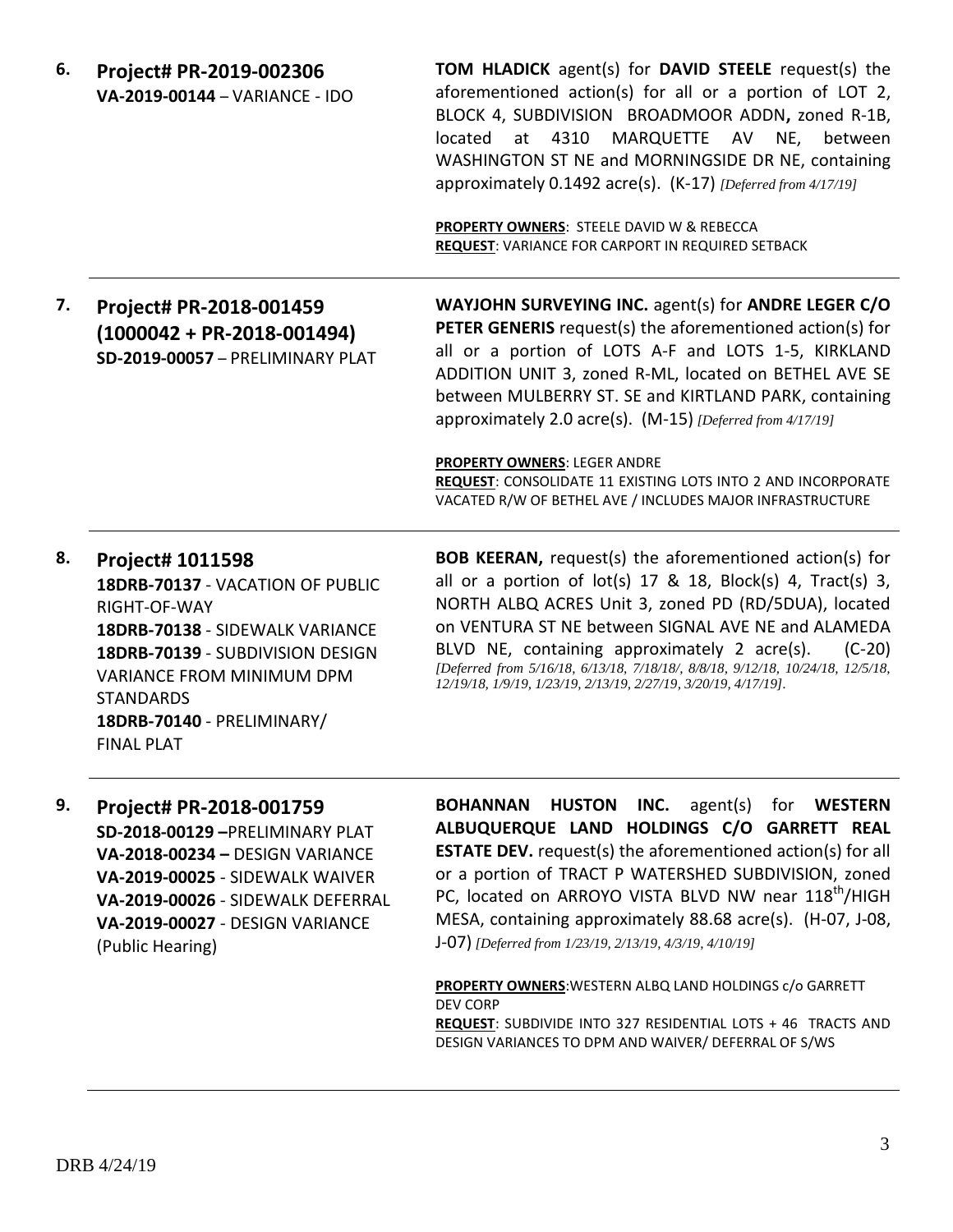## *MINOR CASES*

| 10. | Project# PR-2019-002260           | <b>SURV-TEK</b> agent(s) for <b>JOHN BLACK</b> request(s) the      |  |  |  |
|-----|-----------------------------------|--------------------------------------------------------------------|--|--|--|
|     | (1001206, 1011130)                | aforementioned action(s) for all or a portion of TRACTS 3F-        |  |  |  |
|     | SD-2019-00066-PRELIMINARY/FINAL   | 1-A, BLACK RANCH SUBDIVISION, zoned MX-L, located at               |  |  |  |
|     | PI AT                             | 9368 VALLEY VIEW DR NW, east of COORS BLVD NW and                  |  |  |  |
|     | SD-2019-00064 - VACATION DRAINAGE | north of PASEO DEL NORTE, containing approximately                 |  |  |  |
|     | <b>FASFMENT</b>                   | $0.8834$ acre(s). $(C-13)$                                         |  |  |  |
|     | SD-2019-00069 - VACATION DRAINAGE |                                                                    |  |  |  |
|     | <b>FASFMENT</b>                   | <b>PROPERTY OWNERS: BLACK JOHN F TRUSTEE BLACK RVT A-1&amp; JB</b> |  |  |  |
|     |                                   | <b>HOLDING LLC</b>                                                 |  |  |  |

**REQUEST**: VACATE 2 TEMPORARY DRAINAGE EASEMENTS

# *SKETCH PLAT*

| 11. | Project# PR-2019-002332<br>(1011229)<br><b>PS-2019-00032 - SKETCH PLAT</b>             | <b>MODULUS DESIGN</b> agent(s) for <b>JODY MASTER &amp; MICHAEL</b><br><b>BORIN</b> request(s) the aforementioned action(s) for all or a<br>portion of MRGCD MAP 38 TRACT 300 A2B1A, zoned R-A,<br>located at 2735 CARSON RD NW, west of RIO GRANDE BLVD<br>and south of ZEARING AVE NW, containing<br>NW<br>approximately $0.8193$ acre(s). (H-12)<br><b>PROPERTY OWNERS: PADILLA FRANK A &amp; MARY G</b><br><b>REQUEST: SUBDIVIDING EXISTING TRACT INTO 3 LOTS</b> |
|-----|----------------------------------------------------------------------------------------|-----------------------------------------------------------------------------------------------------------------------------------------------------------------------------------------------------------------------------------------------------------------------------------------------------------------------------------------------------------------------------------------------------------------------------------------------------------------------|
| 12. | Project# PR-2019-002333<br>$(1003918 + 1010902)$<br><b>PS-2019-00033 - SKETCH PLAT</b> | <b>DON BRIGGS</b> agent(s) for JOHN LOWE request(s) the<br>aforementioned action(s) for all or a portion of LOTS 10A-<br>12A & LOT 11B, PARADISE HILLS INVESTMENT PROPERTIES<br>OF PARADISE HILLS DEVELOPMENT, zoned MX-L, located on<br>BULGO AVE NW west of LILLENTHAL AVE NW and east of<br>UNSER BLVD NW, containing approximately 2.52 acre(s).<br>$(B-11)$<br><b>PROPERTY OWNERS: BUGLO PROPERTIES LLC</b><br><b>REQUEST: TOWNHOUSE DEVELOPMENT</b>             |